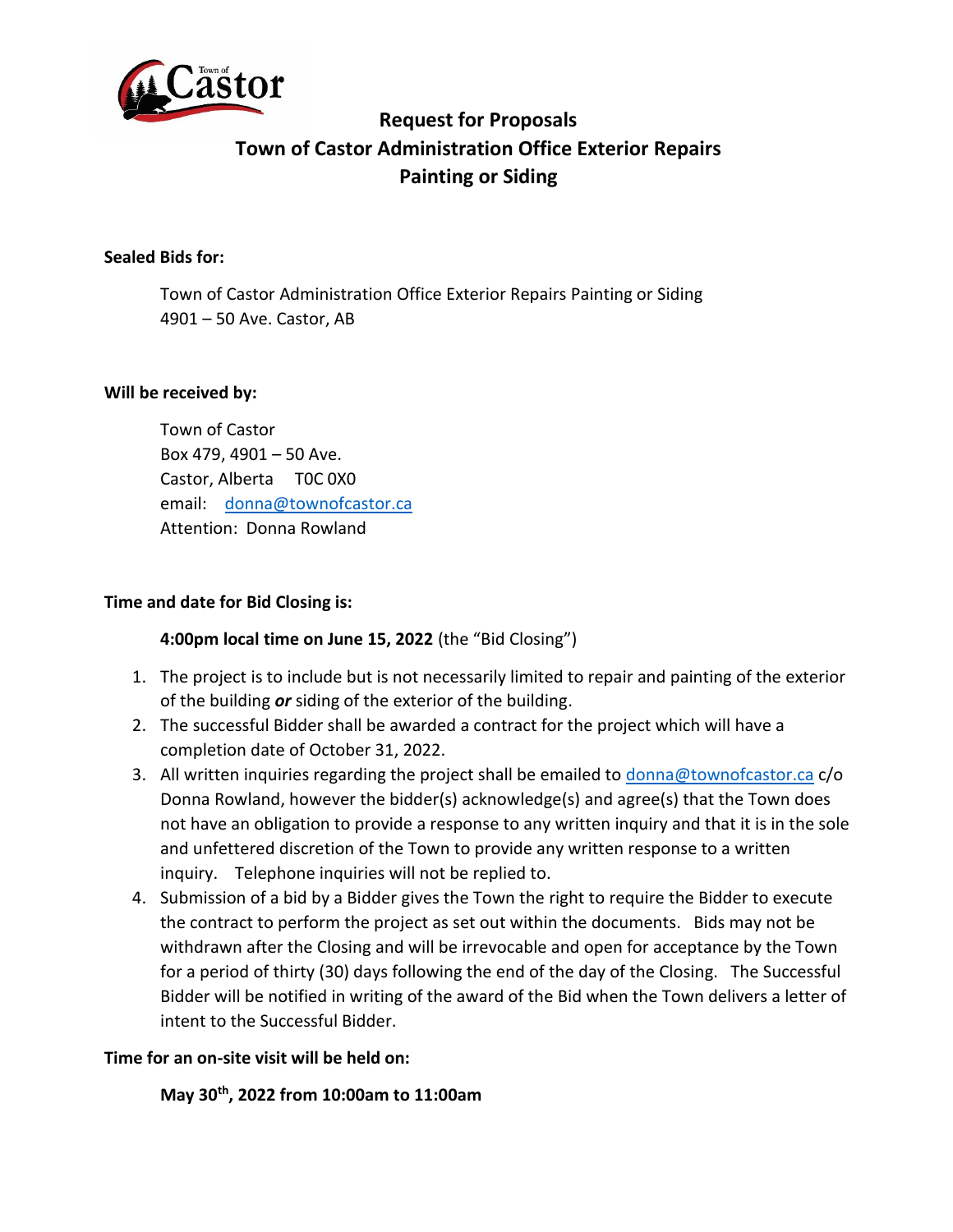

#### **INSTRUCTIONS TO BIDDERS**

## **1. BACKGROUND**

- 1.1 The Town of Castor (the "Town") is seeking bids from companies for exterior repair and painting of the Town of Castor Administrative Office or siding of the Town of Castor Administrative Office.
- 1.2 The Town will receive bids until 4:00pm local time on June 15<sup>th</sup>, 2022 ("Bid Closing").

# **2. SUBMISSION OF BIDS**

2.1 Each Bid shall be addressed to the Town in a signed, sealed envelope clearly marked with the Bidder's name, address and "Administration Office Exterior Repairs". The sealed envelope containing the Bid shall be delivered before the Bid Closing to Town of Castor:

**Town of Castor**

**Box 479, 4901-50 Ave**

**Castor, AB, T0C 0X0** 

## **Attention: Donna Rowland**

- 2.2 Each Bidder shall submit a complete Bid on the Bid Form which forms part of the Bid Documents with the blank spaces filled in.
- 2.3 Proposals will be considered by the Town based on several factors including, but not limited to, quality of services to be provided and experience of the service provider. The Town reserves the right to reject any and all proposals, even if it is the lowest proposal based on financial considerations, work related experience or other such means.
- 2.4 The Town shall not be obligated to accept Bids that are unsigned, incomplete, conditional, illegible, unbalanced, obscure, contain irregularities of any kind, or contain mathematical or calculation errors of any kind.
- 2.5 Bids shall not be withdrawn, modified or clarified after being delivered in accordance with the Bid Documents unless such withdrawal, modification or clarification is made in writing and actually received by Donna Rowland of the Town of Castor prior to the Bid Closing. Any withdrawal, modification or clarification of the Bid must be followed by a letter of confirmation signed and sealed in the same manner as the Bid and delivered to the address for the Town of Castor in the Invitation to Bid within 48 hours of the Notice of the Withdrawal, Modification or Clarification.

# **3. THE FREEDOM OF INFORMATION AND PROTECTION OF PRIVACY ACT**

3.1 All documents submitted to the Town will be subject to the protection and disclosure provisions of Alberta's Freedom of Information and Protection of Privacy Act ("FOIP"). FOIP allows persons a right of access to records in the Town's custody or control. It also prohibits the Town from disclosing the Bidder's personal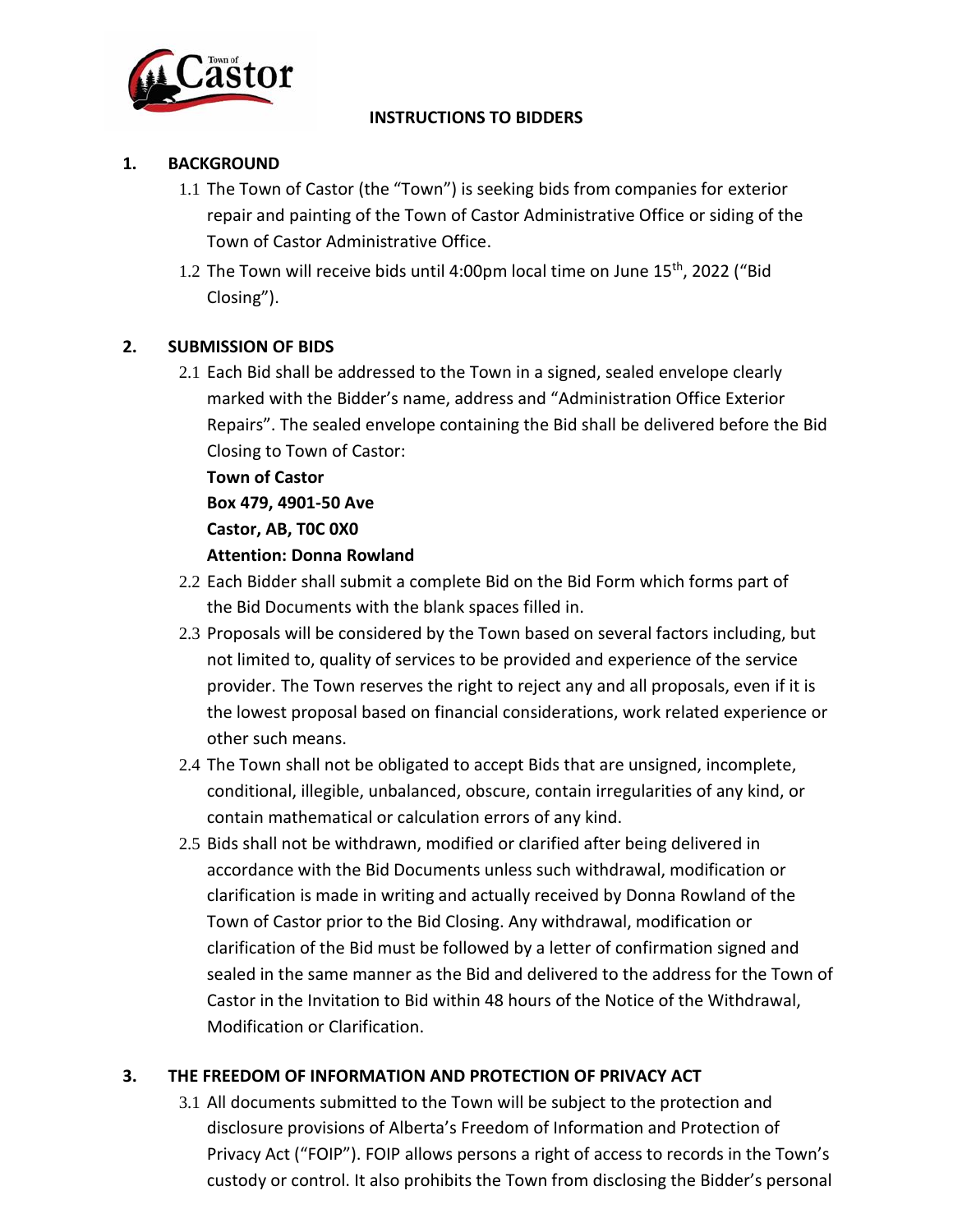or business information where disclosure would be harmful to the Bidder's business interests or would be an unreasonable invasion of personal privacy as defined in sections 16 and 17 of FOIP. BIDDERS are encouraged to identify what portions of their submissions are confidential and what harm could reasonably be expected from its disclosure. However, the Town cannot assure BIDDERS that any portion of the Bidder's documents can be kept confidential under FOIP.

## 4. **BID DOCUMENTS**

- 4.1 The documents for the Bid are:
	- Invitation to Bid
	- Instructions to BIDDERS
	- Bid Form
	- Proof of Insurance, Journeyman Certificate and WCB coverage

# **5. VARIATION IN BID DOCUMENTS AND NO IMPLIED OBLIGATIONS**

- 5.1 The Bidder shall carefully examine the Bid Documents. Any errors, omissions, discrepancies, or clauses requiring clarification shall be reported in writing to the Town at least 3 calendar days prior to the Bid Closing. Where necessary the Town shall respond to reported errors, omissions, discrepancies, or clauses requiring clarification by way of Addenda.
- 5.2 Should a Bidder fail to report any such errors, omissions, discrepancies, or clauses requiring clarification at least 3 calendar days prior to the Bid Closing, the Town shall be the sole judge as to the intent of the Bid Documents.
- 5.3 No implied obligation of any kind by or on behalf of the Town shall arise from anything in the Bid Documents, and the express covenants and agreements contained in the Bid Documents and made by the Town, are and shall be the only covenants and agreements that apply.
- 5.4 Without limiting the generality of Article 5.3, the Bid Documents supersede all communications, negotiations, agreements, representations and warranties either written or oral relating to the subject matter of the Bid made prior to the Bid Closing, and no changes shall be made to the Bid Documents except by written Addenda.

# **6. ADDENDA**

6.1 Any changes to the Bid shall be in writing in the form of Addenda. Any Addenda issued to the Bid shall form part of the Bid Documents, whether or not the receipt of same has been acknowledged by a Bidder, and the cost for the project therein shall be included in the Bid Sum. Verbal representations shall not be binding on the Town nor form part of the Bid Documents. Technical inquiries into the meaning or intent of the Bid Documents must be submitted in writing to the person identified in Article 2.1 of the Instructions to BIDDERS.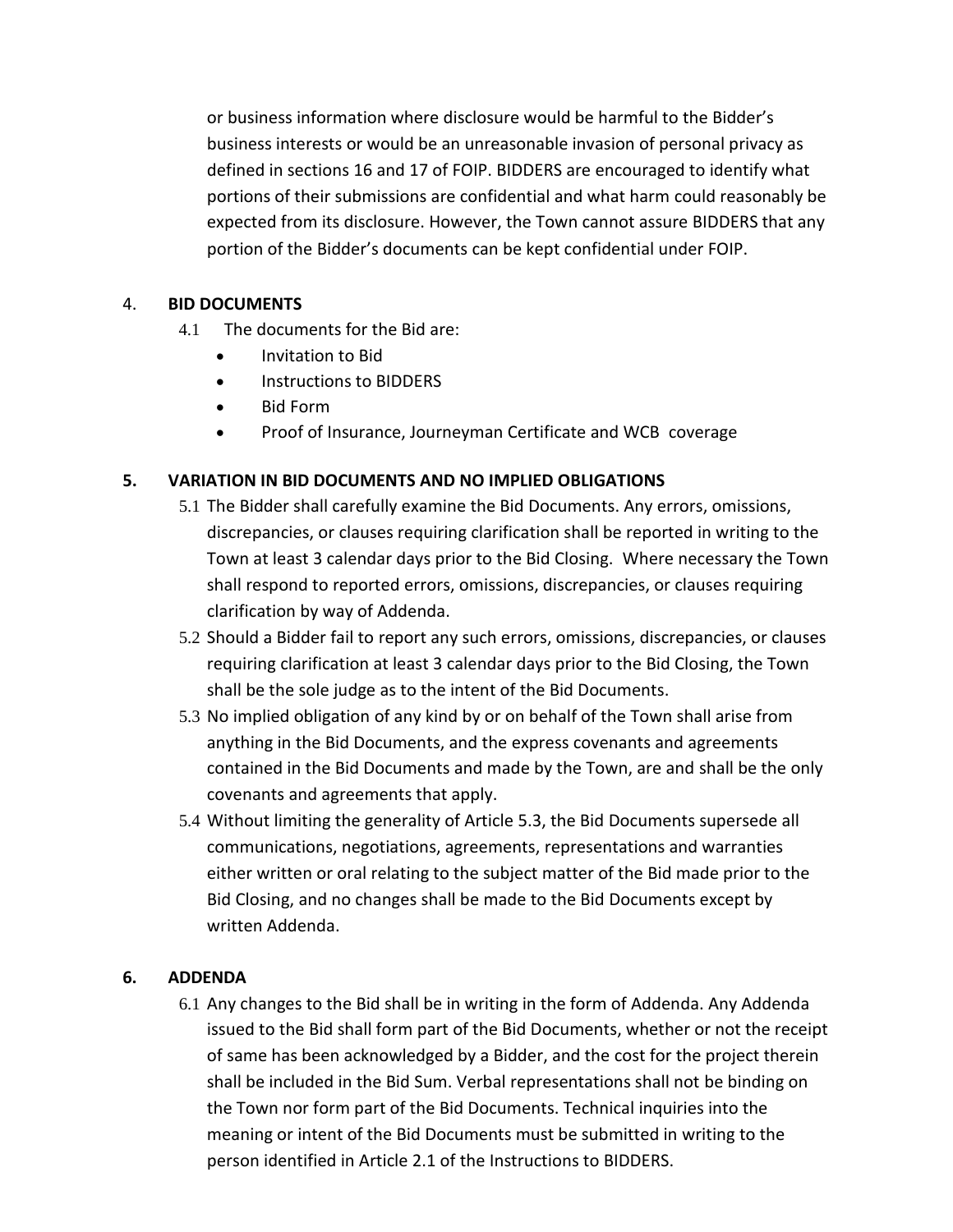## **7. HOLD BACK**

7.1 There will be a 10% hold back to the Successful Bidder that will be paid upon completion of a clean final inspection.

## **8. PROJECT COMPLETION**

8.1 The Successful Bidder shall complete the project within the time specified in the receipt of the Letter of Intent from the Town.

## **9. PROJECT INSPECTIONS, INSURANCE AND WARRANTY**

- 9.1 In addition to industry standard inspections, the Town reserves the right to hold regularly scheduled inspections throughout the duration of the project. The schedule of which will be outlined in the CCDC signed by the Successful Bidder.
- 9.2 The Bidder is fully responsible for obtaining all information required for the preparation of its Bid and for the execution of the Project. The Town is not responsible for undertaking any investigations to assist the Bidder. Bidders who obtain or rely upon such Non-Bid Information or other documents, do so entirely at their own risk.
- 9.3 It is the Bidder's obligation to obtain liability insurance for the project of no less than\$2,000,000, to provide the Town with their WCB Number and all applicable licences and certificates.
- 9.4 The Bidder does warranty the project for a period of no less than six (6) months from the date of completion of the project, limited to: general character, suitability, seen or unseen deficiencies in the equipment, 3rd party inspection reports or any other item, deemed by the Town, to significantly impact the functionality of the equipment.

#### **10. SUCCESSFUL BIDDER**

- 10.1 Award of Contract by the Town occurs once the Bidder receives a Letter of Intent duly executed by the Chief Administrative Officer of the Town.
- 10.2 Following the receipt of the Letter of Intent, the Successful Bidder shall comply within the time required in Article 8.1.
- 10.3 Within 5 business days of receipt of the letter from the Town, the Successful Bidder shall duly execute the Contract and return the Contract to the Town.
- 10.4 Within 7 days of receipt of a Letter of Intent in accordance with Article 8.1, the Successful Bidder shall submit a proposed Schedule showing the anticipated time of commencement and completion of the project.
- 10.5No Equipment shall be seen to be purchased, agreed upon or delivered and no work can commence until the Contract has been executed by both parties thereto, and the liability insurance as required by the Contract has been accepted and filed with the Town.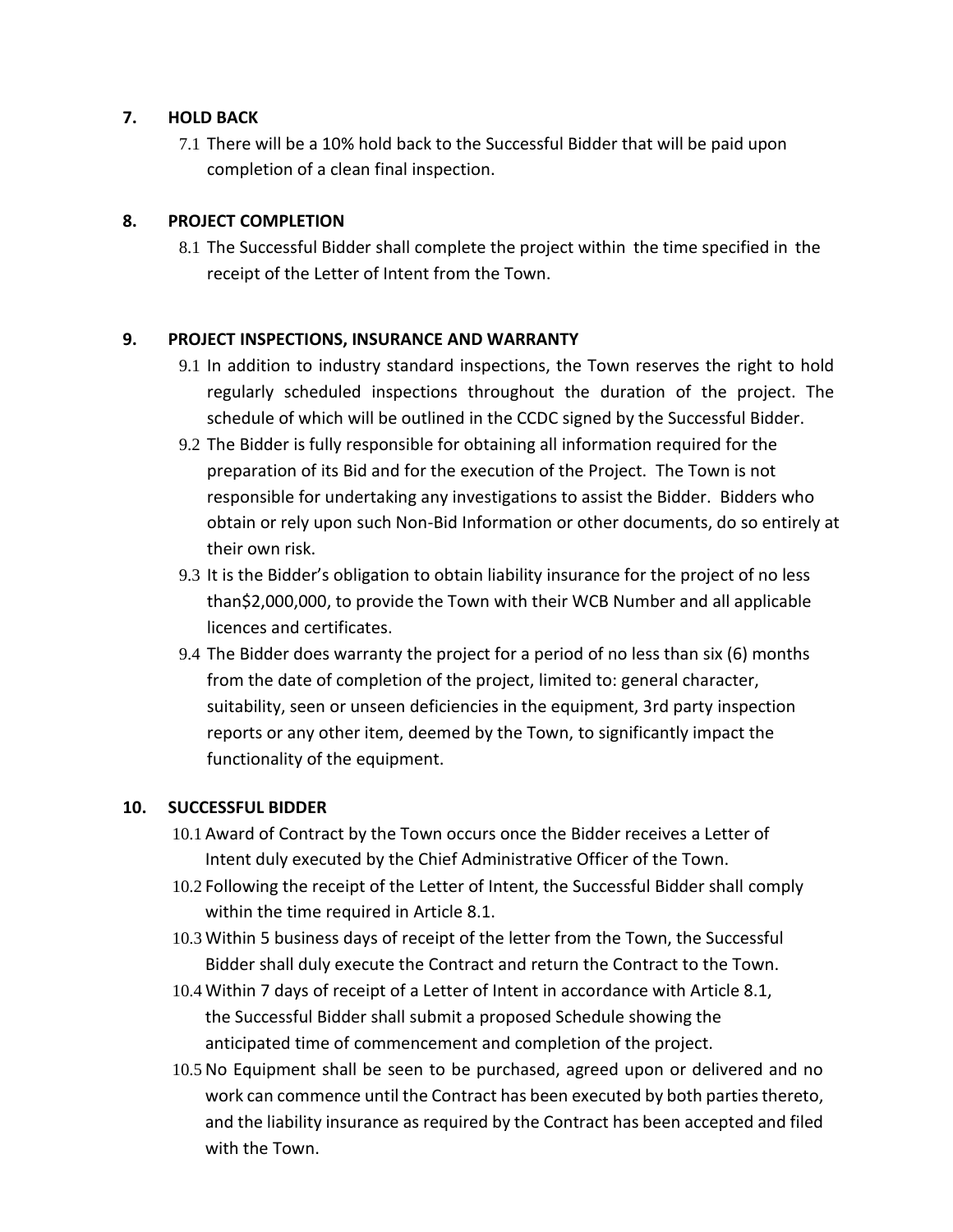#### **11. BID EVALUATION CRITERIA**

- 11.1Bids will be evaluated based on a number of factors, including Bid price, reference checks, delivery time, Bidder's qualifications, Bidder's previous experience, Bidder's financial capability, equipment suitability as determined by the Town, specifications of the project in relation to the instructions.
- 11.2 The Town may, in its discretion, request clarification from a Bidder during the evaluation process. A request for clarification will not allow a Bidder to revise, amend or otherwise alter its Bid price.
- 11.3 In assessing a Bidder's qualifications, the Town will consider information regarding the experience of the Bidder, reference checks that may be conducted by the Town, and previous experience with the Bidder in doing similar projects.
- 11.4 In evaluating Bids, the Town expects to select the Bidder which will provide the overall best value to the Town, as determined by the Town in its sole discretion.
- 11.5 The Town does so disclose a local privilege clause in the evaluation of any bid. Whereby any local bidder shall receive privileged treatment and consideration up to five (5) precent of the grid.

## **12. BIDS EXCEEDING BUDGET**

- 12.1 In addition to the rights contained within Article 12 herein, if the Bid Sum of every Bidder exceeds the amount the Town has budgeted for the Project, the Town may reject all Bids or attempt to negotiate a lower price with the Bidder who, in the sole and unfettered discretion of the Town, has submitted the most advantageous Bid.
- 12.2 Each Bidder acknowledges and agrees that the Town has the sole and unfettered discretion to employ any criteria in order to determine the Bid most advantageous to the Town, that the Town has no obligation to disclose such criteria nor employ the criteria listed outlined in Article 11 Bid Evaluation Criteria.
- 12.3 By submitting its Bid, each Bidder waives its right to contest in any action, application, case or legal proceeding in any court, the decision which the Town may pursue under Article 12.1 and 12.2 herein.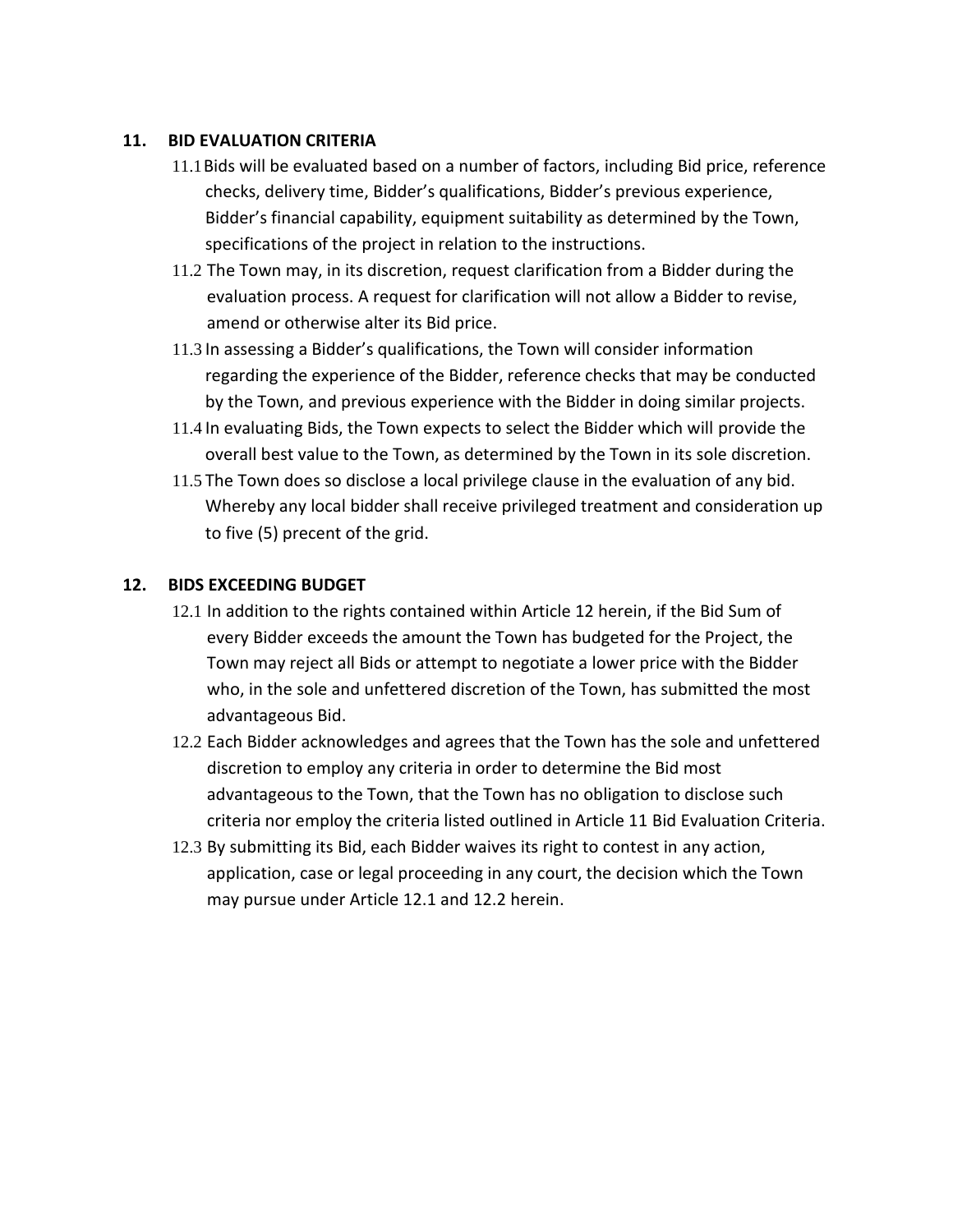

**BID FORM**

#### **1.1 BID SUBMITTED TO**

Town of Castor c/o Donna Rowland Box 479, 4901-50Ave Castor, Alberta, T0C 0X0

## **Project: Administration Office Exterior Repairs**

## **1.2 BID PRICE**

 $We, \_\_$ 

*(Company)*

Of

*(Business Address)*

having examined the Documents as issued by the Town, and having visited the site(s) of where the Work is required to be undertaken; hereby offer to enter into a Contract to complete the project required by the Bid Documents for the Sum as follows:

| ᆠ. | Sub-Total (excluding GST) |  |
|----|---------------------------|--|
|    |                           |  |
|    | Total                     |  |

in Canadian funds, which price includes any specified cash and contingency allowances and the applicable taxes in force at this date and except as may be otherwise provided in the Documents.

#### **1.3 BIDDER'S INFORMATION**

| Worker's Compensation Number: |  |  |
|-------------------------------|--|--|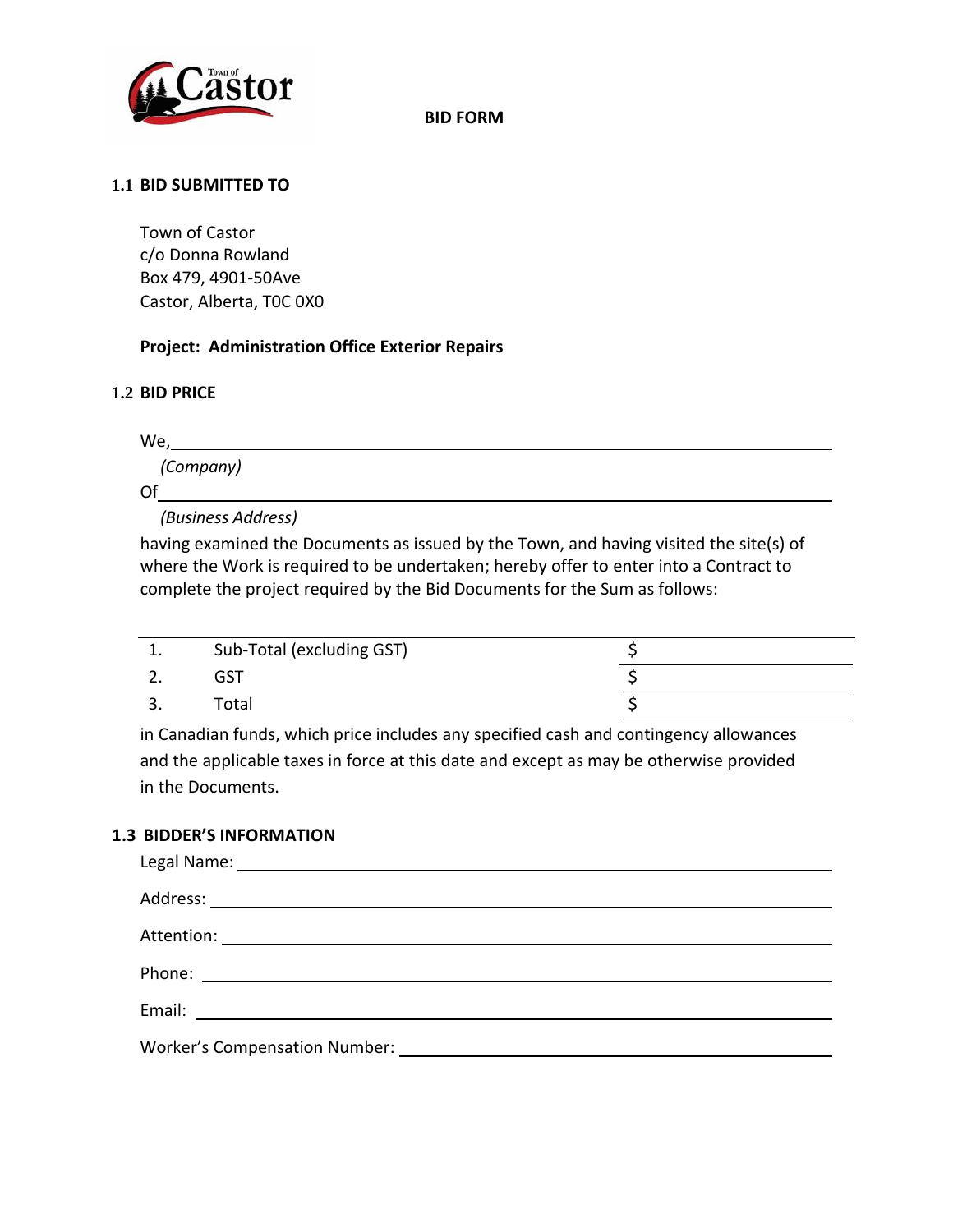#### **1.4 BIDDER'S PREVIOUS EXPERIENCE**

The Bid includes at least three descriptions of previous projects completed by the bidder within the past five years, which are similar in scope and magnitude to the scope of the project.

| <b>Previous Experience #1:</b>                                                       |
|--------------------------------------------------------------------------------------|
|                                                                                      |
|                                                                                      |
|                                                                                      |
|                                                                                      |
|                                                                                      |
|                                                                                      |
|                                                                                      |
|                                                                                      |
| <b>Previous Experience #2:</b>                                                       |
|                                                                                      |
|                                                                                      |
|                                                                                      |
|                                                                                      |
|                                                                                      |
|                                                                                      |
|                                                                                      |
|                                                                                      |
| <b>Previous Experience #3:</b>                                                       |
| Year Completed:                                                                      |
|                                                                                      |
|                                                                                      |
|                                                                                      |
|                                                                                      |
|                                                                                      |
| <u> 1989 - Johann Harry Barn, mars ar breist fan de Fryske kommunent (</u><br>Owner: |
|                                                                                      |